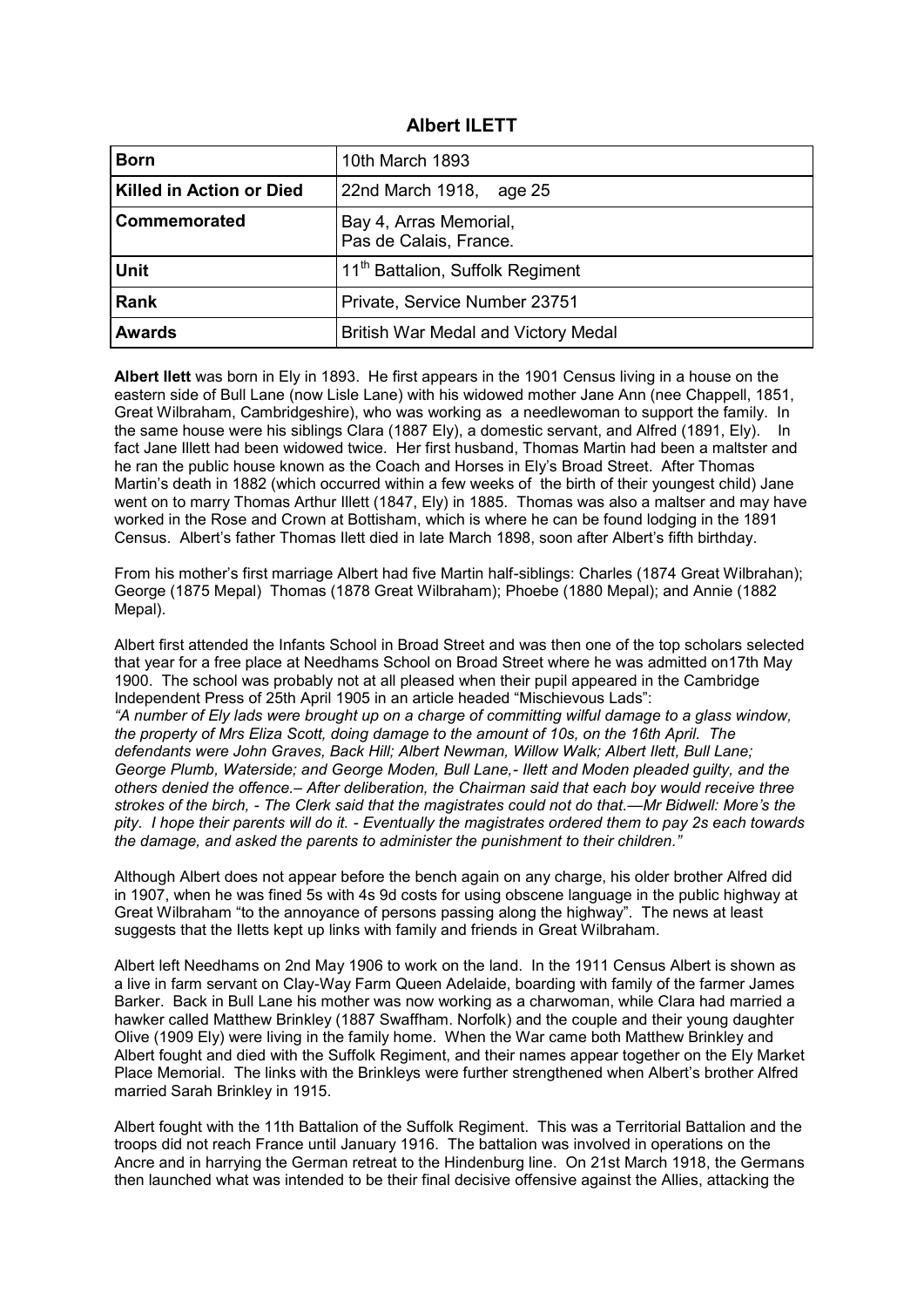British Armies on the Somme in overwhelming strength. The 11th Battalion of the Suffolks was then holding the forward zone of defences in the area northwest of Saint Quentin, and on the day Albert was killed in action they were defending Henin Hill. However, they and other regiments in their Division lost many men in the following chaotic forced withdrawal back over the Somme River crossings during the next ten days. Although the retreat was ultimately successful, in that the line was stabilised and the German advance foiled, many thousands of soldiers were lost in the retreat and their bodies never recovered. Albert's battalion held their place in the line on Henin Hill for a day, but were ordered to pull back at the end of the day when the regiments on either side of them were broken. By the end of that day Albert and 57 other Suffolks were missing, deemed killed in action, and they are now commemorated together on the Arras Memorial to the Missing.

Albert is commemorated on the Holy Trinity Memorial as well as the Ely Market Place Memorial.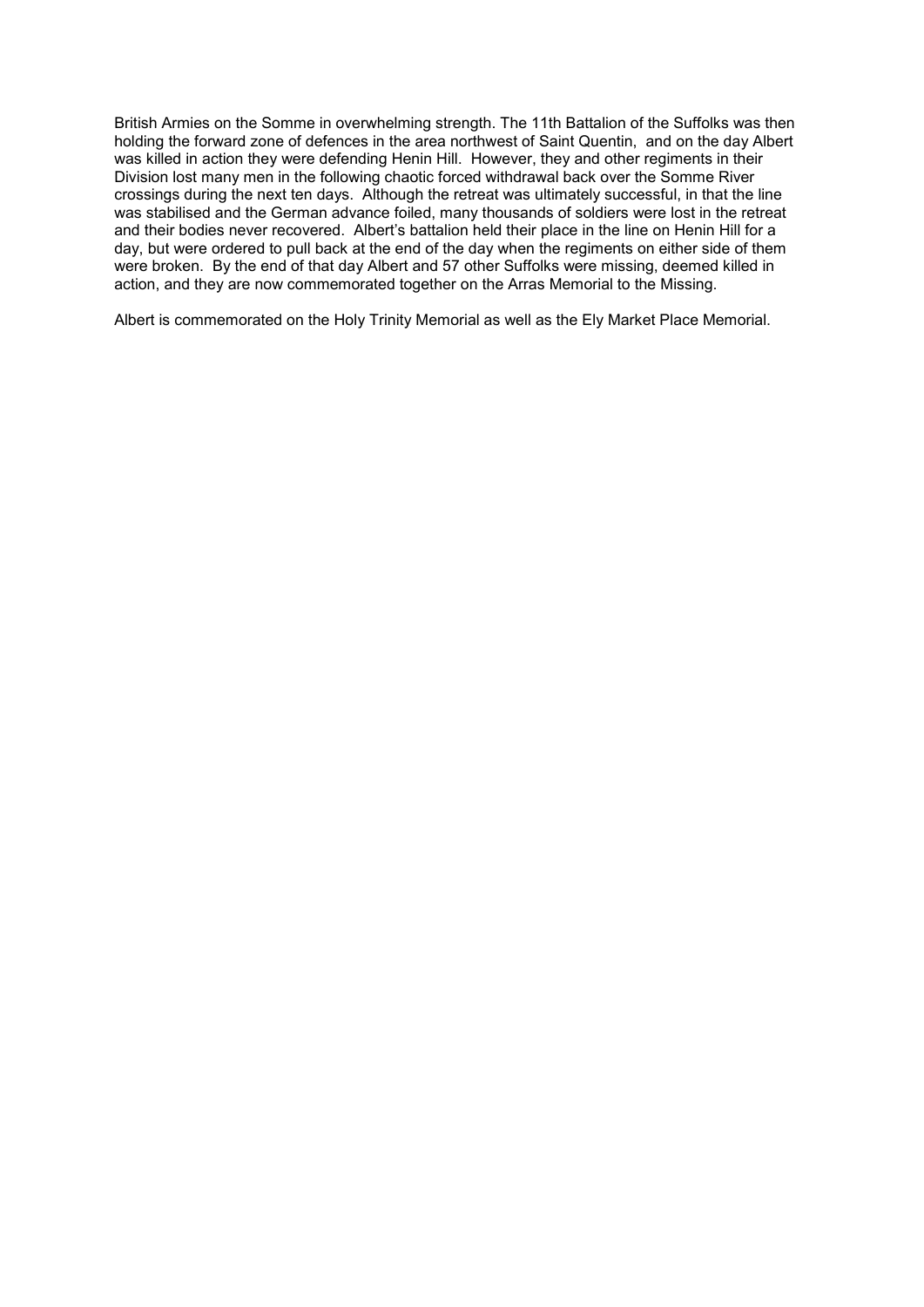# **Charles JONES**

With a common surname such as Jones it is difficult to identify this soldier with confidence. Several Jones families lived in Ely and the surrounding villages before the War, but none include a Charles Jones of a suitable age to qualify to be this soldier.

#### **What we know:**

The soldier "C Jones" on the Ely Market Place Memorial is confirmed as being *Charles* Jones on the 1921 list of men of Ely to be remembered on the county memorial in Ely Cathedral.

The only mention of a C Jones in the Ely Standard during the War is of reservist "C.H. Jones" who is listed at Ely as being called back to the Army in August 1914. This is **Charles Henry Jones** who was then aged 40 years and 9 months (born 1874 in Ely). He had previously served with the York and Lancaster Regiment but at the beginning of the War was currently working as a plate armourer furnace man and living at 3 Maris Street, Openshaw, Manchester. He was single. Charles took the oath at Ely on 31st August 1914 and was placed in the Special Reserve of the 3rd Battalion York and Lancs service number 3/3789. He did not serve abroad, and after 201 days on home service he was discharged as no longer fit for war service on 19th March 1915 because of his osteo-arthritis (his illness was not a result of war service and he had been suffering from before his re-enlistment). **There is no record of his death at this time.**

Charles Henry Jones only appears in the 1911 Census for Ely where he is lodging with the Sindell family in Barton Road and working as a bricklayer's labourer; surprisingly the census describes his birthplace as London. While this explains why Charles' birth does not appear in the Ely registration district, and why he does not appear on any other census as living in Ely, this hampers the search for this soldier significantly.

———————————————————————————————————————————

### **A dubious Identification**

Casualty Charles Jones was listed as serving with the Suffolk Regiment. This information, if correct, means it seems he would have to be Private C Jones (Service Number 51145) of the 9th Battalion of the Suffolk Regiment who died of wounds on 25th November 1917 and is buried at Rocquigny-Equancourt Road British Cemetery at Manancourt on the Somme. Grave IV. A. 7. *This is the only C Jones of the Suffolks listed on the Commonwealth War Graves website.*

The Charles Jones above left a widow called Rose, born in Pemberton, Lancashire and lived in Walkenden. He was formerly No. 17872, in the Loyal North. Lancashire Regiment and had been transferred into the Suffolk Regiment. *He does not seem an obvious candidate to be Ely's Charles Jones.* 

 $\mathcal{L}=\{x_1,\ldots,x_n\}$  , we can assume that  $\mathcal{L}=\{x_1,\ldots,x_n\}$  ,  $\mathcal{L}=\{x_1,\ldots,x_n\}$ 

*If you know who Charles Jones really is, do please get in touch using the contacts page of this website.*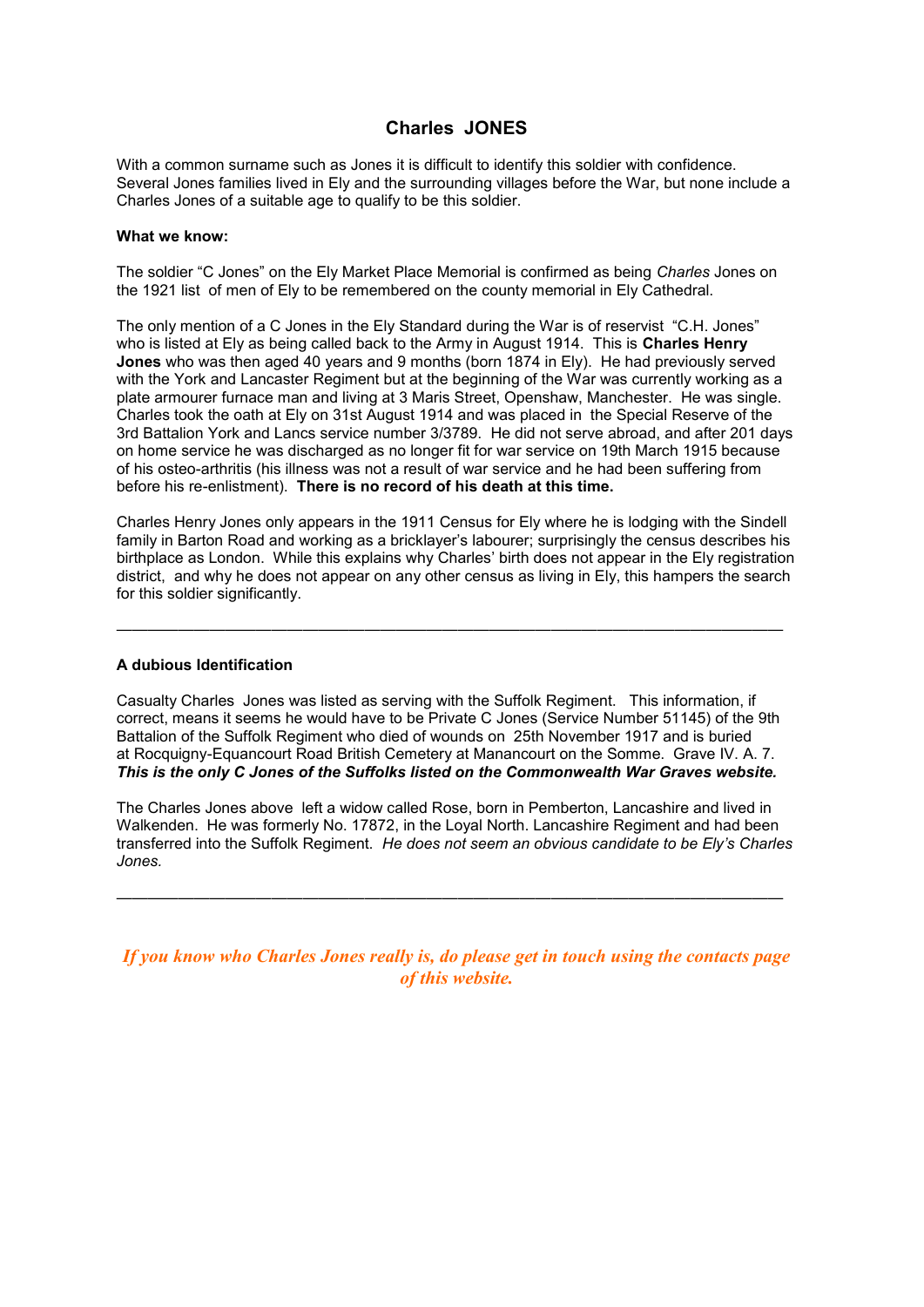### **George Henry JUGG**

| <b>Born</b>                     | 1897                                                                 |
|---------------------------------|----------------------------------------------------------------------|
| <b>Killed in Action or Died</b> | 24th September 1916, age 18                                          |
| Commemorated                    | Pier and Face 16B, Thiepval Memorial,<br>Somme, France               |
| <b>Unit</b>                     | D Company, 1 <sup>st</sup> Battalion Cambridgeshire Regiment,        |
| Rank                            | Service Number 325286<br>Private,                                    |
| <b>Awards</b>                   | Military Medal, 1914-15 Star, British War Medal and Victory<br>Medal |

**George Henry Jugg** was born in late 1897 in Chettisham near Ely, the second son of Henry Jugg (1851, Stuntney) and his wife Mary Rudd (1865 Docking, Norfolk). His siblings were: Walter (1892 Ely); Percy (1896 Chettisham); Gertrude (1899 Chettisham); Alfred (1901 Chettisham); Beatrice (1904 Chettisham); Sidney (1906 Ely); Violet (1908 Ely); and Frederick (1909 Ely). Henry was a farm worker and in the 1911 Census the family was living in tied accommodation on Orwell Pit Farm, Downham Road, Ely where Henry was a horsekeeper; Percy and George himself were also farm workers, probably on the same farm, while Walter is described as a market gardener. In 1911 George's nephew Ernest Jugg (1905 Ely) was living with the family. George's father Henry died in June 1911. The family then moved to New Barns Road. In Ely.

Before the War George was already a member of the Cambridgeshire Territorial Regiment (H Company, Service Number 1643) having enlisted in January 1914 when he was only just sixteen years old. He instantly volunteered for service abroad at the outbreak of the War and, aged just seventeen, he reached France with D Company of the 1st Battalion of the Cambridgeshires on 14th February 1915—this was despite the fact that he was technically too young to be sent abroad. George and his fellow soldiers were then involved in months of raiding trenches and the capture of Hill 60.



On 28th July 1916 George was named in the Cambridge Independent Press' list of soldiers who had recently been wounded; this occurred on 1st July 1916 and happened either when he was patrolling in No Man's Land or when the trenches were under heavy shellfire. The wound kept George away from the Front for about a fortnight and he was then back in action.

On the night of 18th/ 19th July George participated in the raid on the Red Dragon Crater near Givenchy for which he was awarded the Military Medal. The Red Dragon Crater had been created when German tunnellers exploded a large mine under part of the line held by the Royal Welsh Regiment on 22nd June 1916 (hence the name of the crater) this was the largest mine explosion on the Western Front in 1916. The Germans then consolidated their hold on the crater with a series of dugouts and linked it to their own trench lines. George was part of a small raiding party which aimed to drive the Germans out of the crater and, under heavy fire themselves, they succeeded in bombing the dugouts, killing most of the defenders and then

withdrawing safely taking two prisoners with them. They were unable to capture the trenches as the protective barbed wire was still intact, despite heavy shelling by the British. Lieutenant Casson, was awarded the Military Cross and Lieutenant Looker the D.S.O for this action, while George and several other men received the Military Medal for their part in the raid. One of the officers on the raid later described it as "the finest action I have ever seen".

On 6th October 1916 the local newspaper contained the news that George was missing in action; it later emerged that he had been killed in action on 24th September during a raid near Hamel on the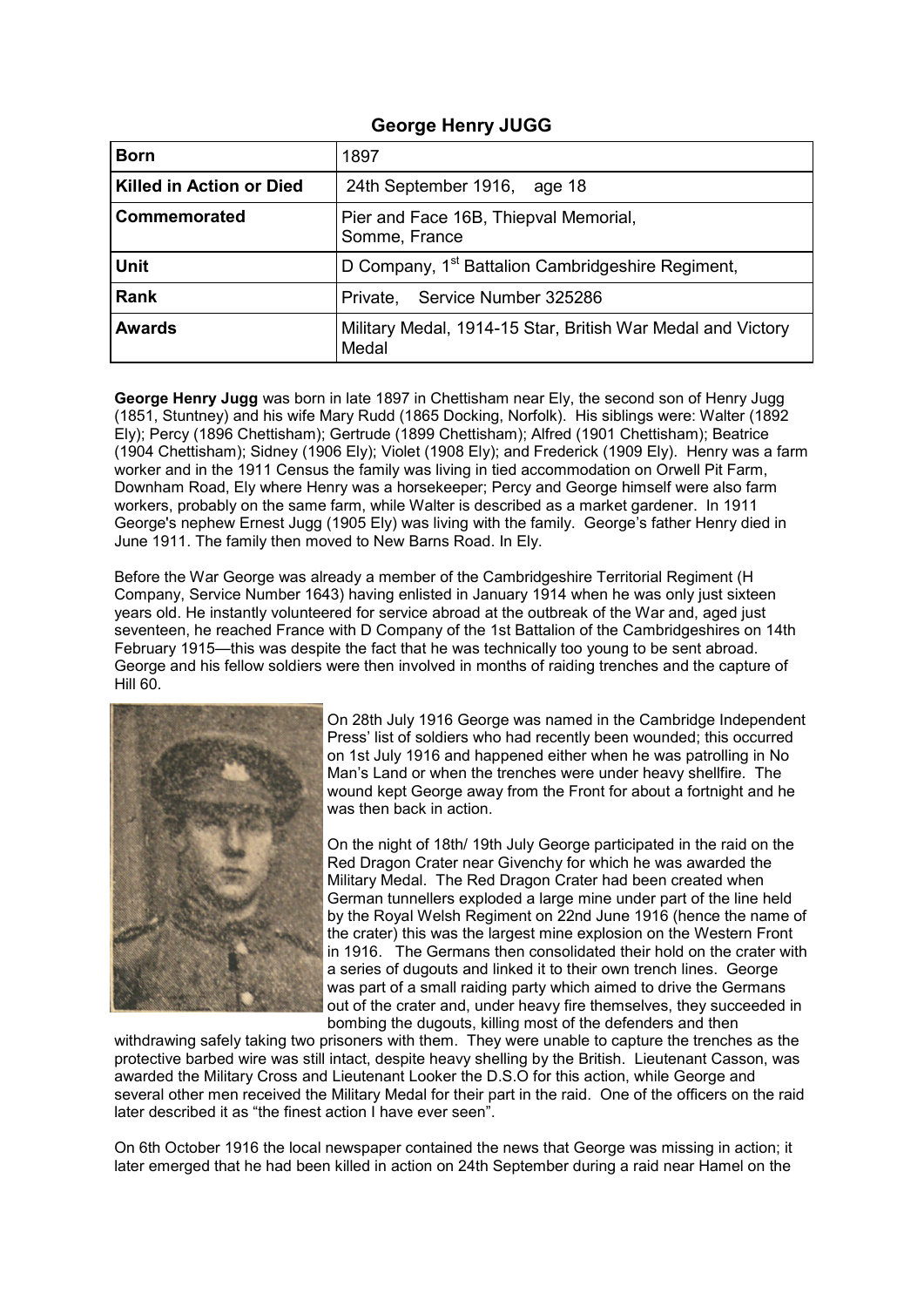Somme, although this was not finally confirmed until March of 1917 when his mother received a letter from the Red Cross:

*"Dear Madam, I deeply regret that confirmation of the bad news of December 28th has reached us in a report from Lance Corporal H. Webster. Cambs. Regiment, who writes that G.H.Jugg and himself went out in a raid near — during September. Close to the German trenches they were discovered and bombs thrown at them. Webster saw Jugg fall, and has no doubt that he was killed by the explosion of a bomb. He describes Jugg as about 5ft 8in, clean shaven, rather fair, and very strong*  looking. He had won the Military Medal in a previous raid in July, - Yours faithfully, the Earl of *Lucan."* 

The raid had been a reconnaissance to identify the troops opposite the Cambridgeshires' position prior to the attack on the Schwaben Redoubt. The raiding party was forced to withdraw under heavy machine gun fire with one officer and three men wounded and one man missing—the missing man was George Jugg.

Mary was finally sent George's effects of £5 11s 10d on 28th June 1917.

George was remembered on the Holy Trinity Memorial as well as in Ely's Market Place.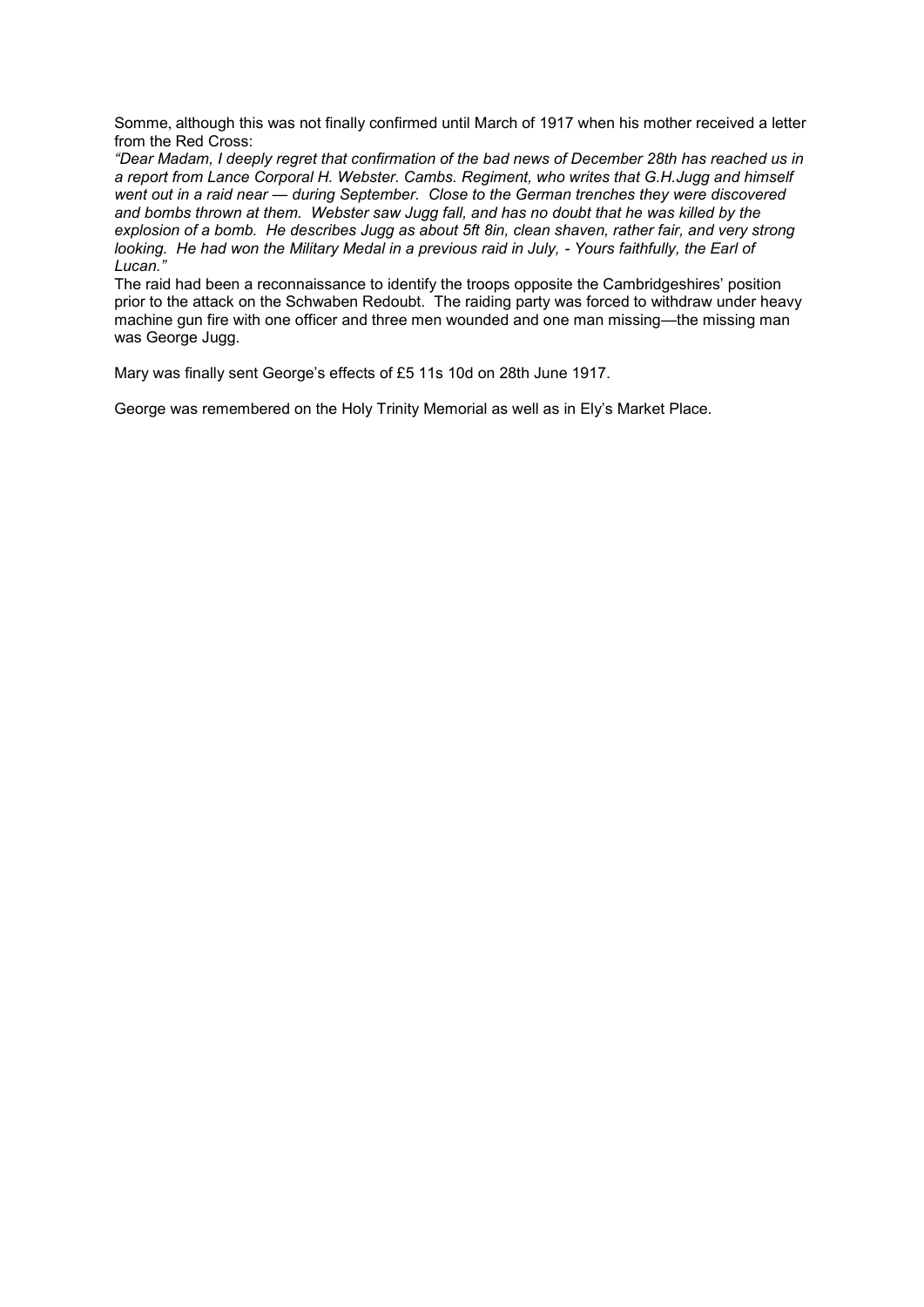| <b>Cecil Alexander Headlam KEENLYSIDE</b> |  |  |  |
|-------------------------------------------|--|--|--|
|-------------------------------------------|--|--|--|

| <b>Born</b>                     | 23rd October 1881                                                             |
|---------------------------------|-------------------------------------------------------------------------------|
| <b>Killed in Action or Died</b> | 20th July 1915, age 33                                                        |
| <b>Buried</b>                   | Grave IX. C. 11, Cite Bonjean Military Cemetery,<br>Armentieres, Nord, France |
| <b>Unit</b>                     | 1st Battalion, Cambridgeshire Regiment                                        |
| Rank                            | Captain                                                                       |
| <b>Awards</b>                   | 1914-15 Star, British War Medal and Victory Medal                             |

**Cecil Alexander Headlam Keenlyside** was the youngest of the three sons of Francis Headlam Keenlyside (1838 Stockton on Tees, Durham) and Mary Anne Hales (1847 Ramsgate, Kent). His older brothers were Rupert Hales Headlam (1876 Surbiton) and Guy Francis Headlam (1880). Cecil also had an older sister, Sibella Headlam (1875 Surbiton) and younger sister Millicent Mary Headlam (1883 Kingston upon Thames). Francis Headlam Keenlyside was a barrister-at-law and at the time of Cecil's birth in 1881 the family lived at Vernon House, Maple Road, Kingston-upon-Thames. Francis died in 1895, when Cecil was fourteen.

Cecil was educated at Charterhouse School, and in the 1891 Census, aged just eight years old, he can be found as a junior boarder at their boarding house of Hillside in Godalming, Surrey. Cecil was a boarder at Charterhouse, in Saunderites House, between Oration Quarter (autumn term) 1895 and Cricket Quarter (summer) 1900. He was in the 1st XI Cricket team in 1899 and 1900 and was a House Monitor (prefect) for his final three quarters. He was also well known as a player of racquet ball. Cecil went to Trinity College, Oxford after leaving Charterhouse, and achieved an MA. He served in the South African War (Boer War) with the Oxford University Volunteers in 1902

Following Francis' death the family moved to St Georges Avenue, Weybridge, where they can be found in the 1901 Census with a live-in cook, sewing maid, parlour maid and housemaid. Mary Anne is shown as living on her own means and Sibella, Rupert and Cecil are with her and apparently not working (in fact Cecil must have been a student at this time).

Cecil was Superintendent of Lands, Kelantan, Malaysia between 1907 and 1910. Kelantan was one of the unfederated Malay Straits and Cecil was one of only a small handful of Europeans who worked there in administrative posts.



Cecil married Gladys Mary Milne (1886 Walton-on-Thames, Surrey) at Weybridge on 14th September 1910 Their children were Francis Hugh (7th July 1911 Ely) and Phoebe Lavender (28th August 1914 Ely). Cecil was next employed under a government contract as the manager of the hemp factory in Mile End Road, Prickwillow, and he and Gladys first lived at nearby Shippea Hill with two live in servants. They later moved to Orchard Cottage in Lynn Road, Ely, which they had built in an old-fashioned cottage style.

Cecil had been on the Charterhouse cricket team (1899- 1900) and in 1913 he played cricket for both the Ely and Cambridgeshire teams, In 1913 he represented Cambridgeshire in the Minor Counties Championship. He was generally considered to be the best all-rounder in the Ely Cricket XI. He was also elected vice-captain of the Prickwillow cricket team in 1913. After the War, when Ely Cricket Club was starting up once again it was recorded that the club had "always occupied a high position in county sporting circles….the death in action of Mr C.A.H.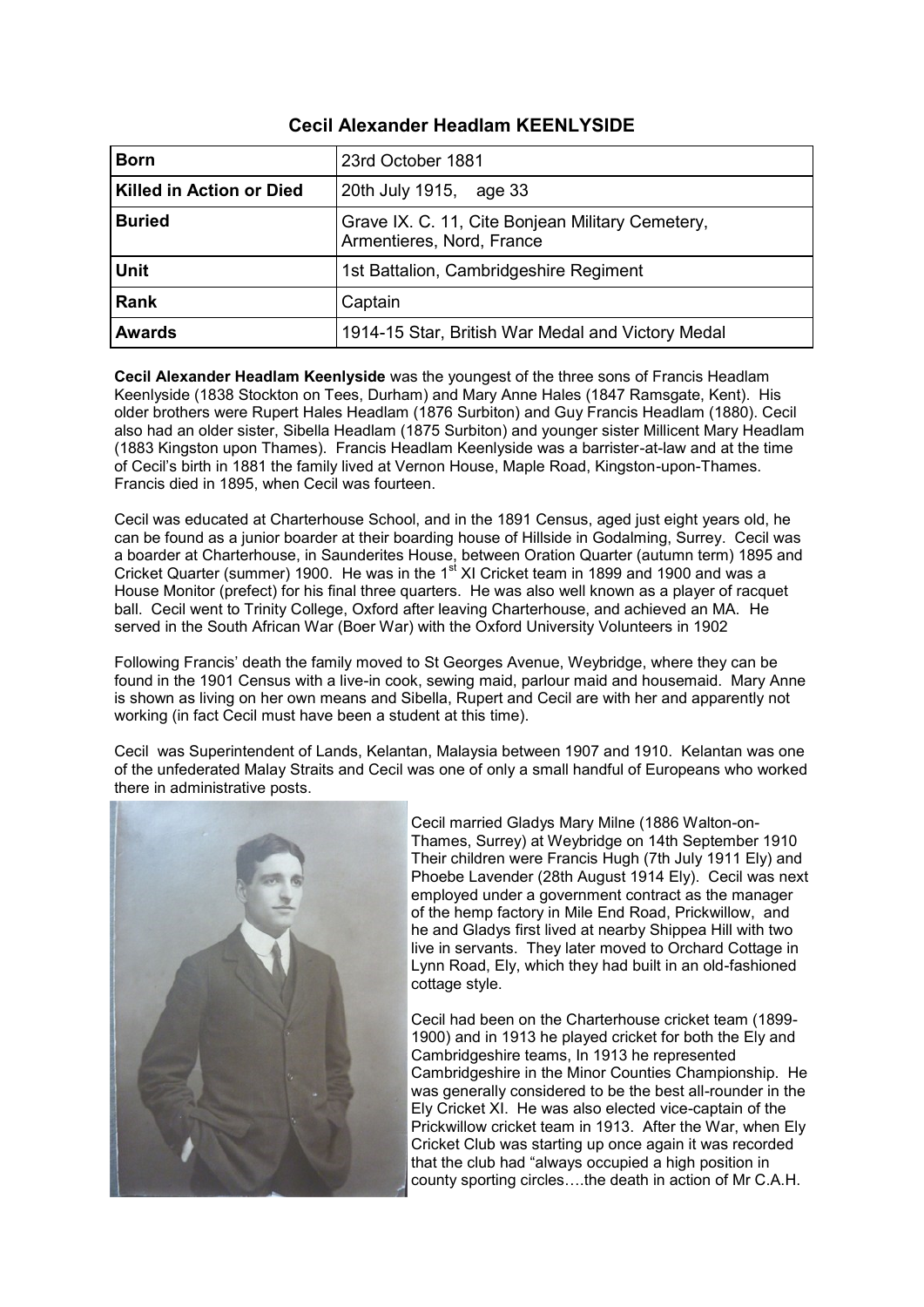Keenlyside , one of the best all-round cricketers in the county and one who was always a tower of strength to the city club, was a blow to all local cricketers…"

Cecil also turned out occasionally for Ely City football team, and was a member of Ely Golf Club.

Cecil was an active member of the National Service League, a pressure group which supported military conscription for national service in the decade preceding the War. Detailed letters from him appear in the Ely Standard on this theme in 1913. After the War commenced he was a compelling speaker at recruitment meetings around the area.



Cecil was also a vice-president of the local Conservative Club at the time he departed for the Front and had been a great campaigner for the party at election times. (At least 47 members of the Ely Conservative Club were in the forces by January 1917 and, of these, Cecil Keenlyside, George Ling, and Thomas Yarrow laid down their lives.)

On 24th February 1913 Cecil obtained a commission with the Cambridgeshire Territorial Regiment as a Second Lieutenant. He was promoted to Lieutenant on 26th August 1914 and then to Captain on 16th September. He went to France with his regiment on 14th February 1915 and he and Major Archer had the opportunity of a visit home in May when the Cambridgeshires were out of the trenches. Meanwhile Gladys too was "doing her bit" in the role of Secretary of the Ely District Nursing Association.

Cecil was killed in action at Bois Grenier near Armentieres on 20th July 1915 when he was struck in the throat by a splinter from a shell, fell unconscious, and expired within a quarter of an hour. He was picked up when he fell by a local man who knew him well—Harold Burns of Stuntney—and who was able to tell Cecil's

story when he next went home. Cecil's Colonel wrote to Gladys: *"You ought to be told that his death is the most grievous blow that has yet befallen the Battn, That he was at all times an inspiration and help to us all and his loss is irreparable."* The name of Captain Keenlyside was well known in Ely as he was the one who wrote to the bereaved families on the deaths of their sons. He was buried by five Ely Territorials. The details of his death were shared with his wife:

*"….this afternoon at 6 p.m., he and Bates started off from the billets to visit the trenches which are a mile or more from us, and on the way in concealed places are many of our batteries which are shelled occasionally by the enemy. A few shells had been fired in the neighbourhood, and just as they were on the road half-way to the trenches, a shell burst 20 yards from them, and a splinter hit Cecil in the throat severing the artery. Bates supported him into a farmhouse, and a doctor was with him within seven minutes, and all to no purpose. He passed away painlessly and unconscious from the moment he was hit. The body will be buried in a proper cemetery here…. He was a company commander I relied on more than anyone, and he had controlled and created his company since mobilisation so well…"* That company would have included many Ely volunteers.

Every report about Cecil shows he was popular both as a man and as an officer, using phrases such as: "affability and cheery disposition".. "a thorough gentleman devoid of ostentation". The regimental history states: "He was an outstanding company commander. "D" Company were inconsolable for several days."

Cecil left effects of £5175 18s 8d.

Cecil's widow Gladys returned to Weybridge almost immediately after her husband's death, where she later married Laurence Watkins in 1921 and went with him to India. She asked for the inscription on Cecil's grave to be "It is the Spirit that quickeneth—the flesh profiteth nothing ".

Cecil's brother Captain Guy Keenlyside of the Royal West Kent Regiment died of wounds on 29th October 1914 following the Battle of Neuve Chapelle. Both Cecil and Guy are commemorated on the Weybridge War Memorial. Cecil is commemorated in Malaysia on the memorial at Kota Bharu, as well as on the Ely Market Place Memorial and in St Mary's Church.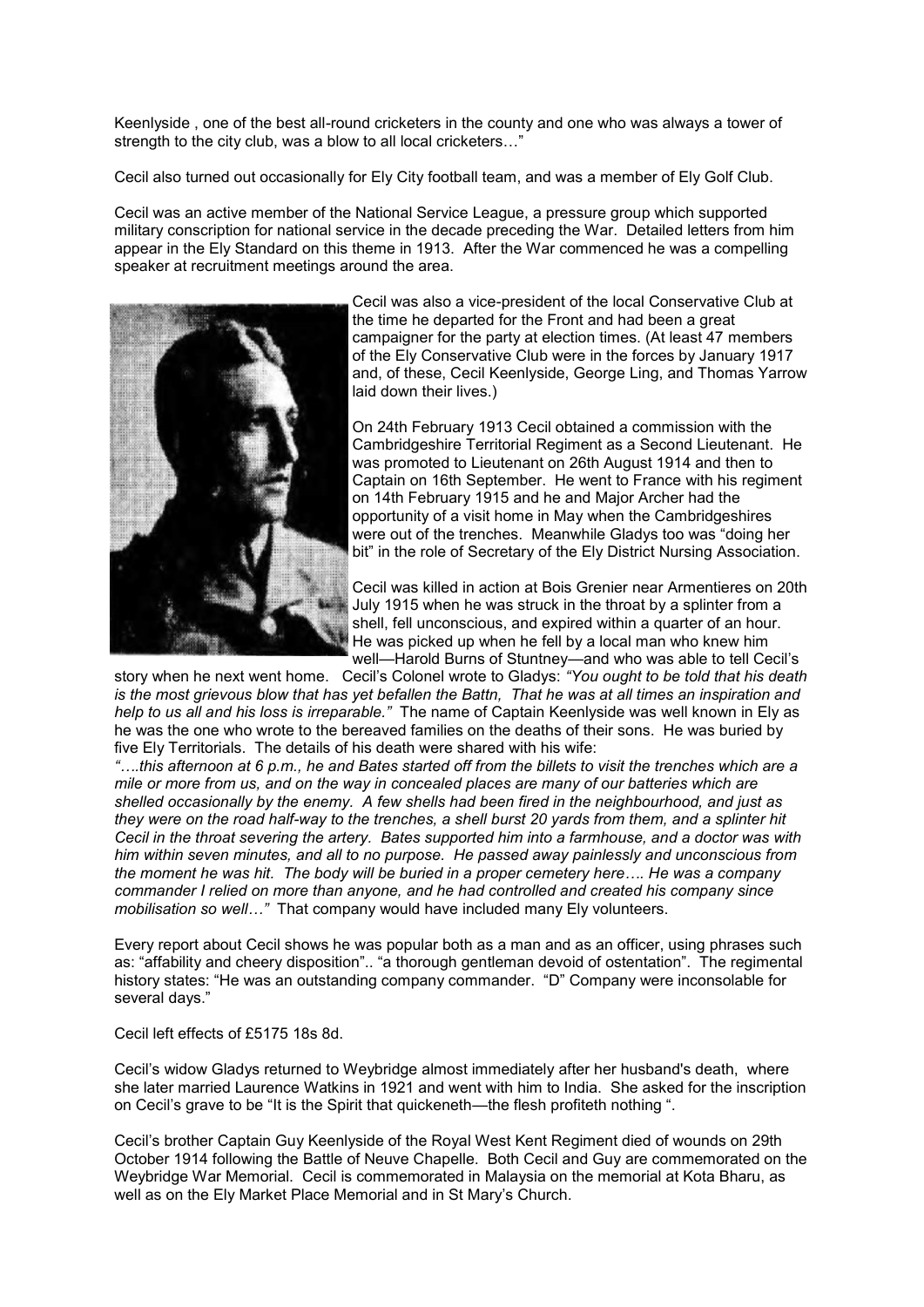### **Joseph KIRBY**

| <b>Born</b>                     | 1886                                            |
|---------------------------------|-------------------------------------------------|
| <b>Killed in Action or Died</b> | 28th April 1917, age 31                         |
| Commemorated                    | Bay 4, Arras Memorial,<br>Pas de Calais, France |
| <b>Unit</b>                     | 11 <sup>th</sup> Battalion Suffolk Regiment     |
| <b>Rank</b>                     | Private, Service Number 15881                   |
| <b>Awards</b>                   | British War Medal and Victory Medal             |

**Joseph Kirby** was born in Bedwell Hay Cottages, Occupation Road, Ely, in 1886. His father Joseph (1854, Sutton) was a farm labourer, and his mother was Sarah Moden (1852 Ely). Joseph's siblings were George (1878 Sutton), Frederick (1880, Ely) Ernest (1882 Ely), Annie (1884 Ely), John (1890 Ely) Tom Moden (1892 Little Thetford), and Sarah Elizabeth (1894 Little Thetford). Joseph also had an older half sister Ada Mary Moden (1872, Sutton).

Joseph first appears in the 1891 Census when the family was still at Bedwell Hay Cottages on Bedwell Hey Farm, south of Ely. His oldest brothers, George and Ernest, had already left school and become farm labourers like their father.

The birthplaces of Joseph and his brothers and sisters show how the Kirbys moved around the local area seeking employment on the farms and tied accommodation. In the 1901 Census they can be found on Kirby's Farm, Hilgay Fen, Norfolk. Despite the farm bearing their surname, it is clear that this family of Kirbys were not farmers themselves as they are all employed workers, with Joseph senior being a horsekeeper, Joseph himself who was a teamster on the farm, and John was a farm labourer. At this point the household had shrunk significantly in size as the only children still living with their parents were Annie, Joseph, John, Tom and Sarah.

### Joseph Kirby senior died in 1905.

In the 1911 Census some of the family were still together and living in accommodation on Langwood Farm in Chatteris. With widowed Sarah were Joseph and Tom, who were both horsekeepers, and her grandson Charles Albert Day (1896 Chettisham) who was also a farm labourer. Charles was a son of Sarah's eldest daughter Ada.

On 6th November 1914 a recruitment party from the Suffolk Regiment arrived at Ely Fair with a bugle band which attracted the attention of many of the local farm workers. Joseph joined up with his friends and was placed, with many other local soldiers, in the new 11th Battalion of the local Suffolk Regiment which reached France in 1916. His battalion fought in the Battles of the Ancre, Pozieres Ridge and in the Battles of the Scarpe. In April 1917 Joseph met his death during the Battle of the Scarpe when the Battalion was engaged in an attack on the Roeux Chemical Works. The Suffolks suffered heavy casualties in this engagement from German machine gun fire and following the attack Joseph was one of many missing. Joseph died during a huge fortnight long bombardment of the Front near Arras—his name is recorded along with 34764 others on the Arras Memorial, most of whom perished during this period and were left without a marked grave.

Joseph's name appears on the war memorial at Ten Mile Bank, Norfolk, the nearest village to Kirby's Farm, as well as on the Ely Memorial.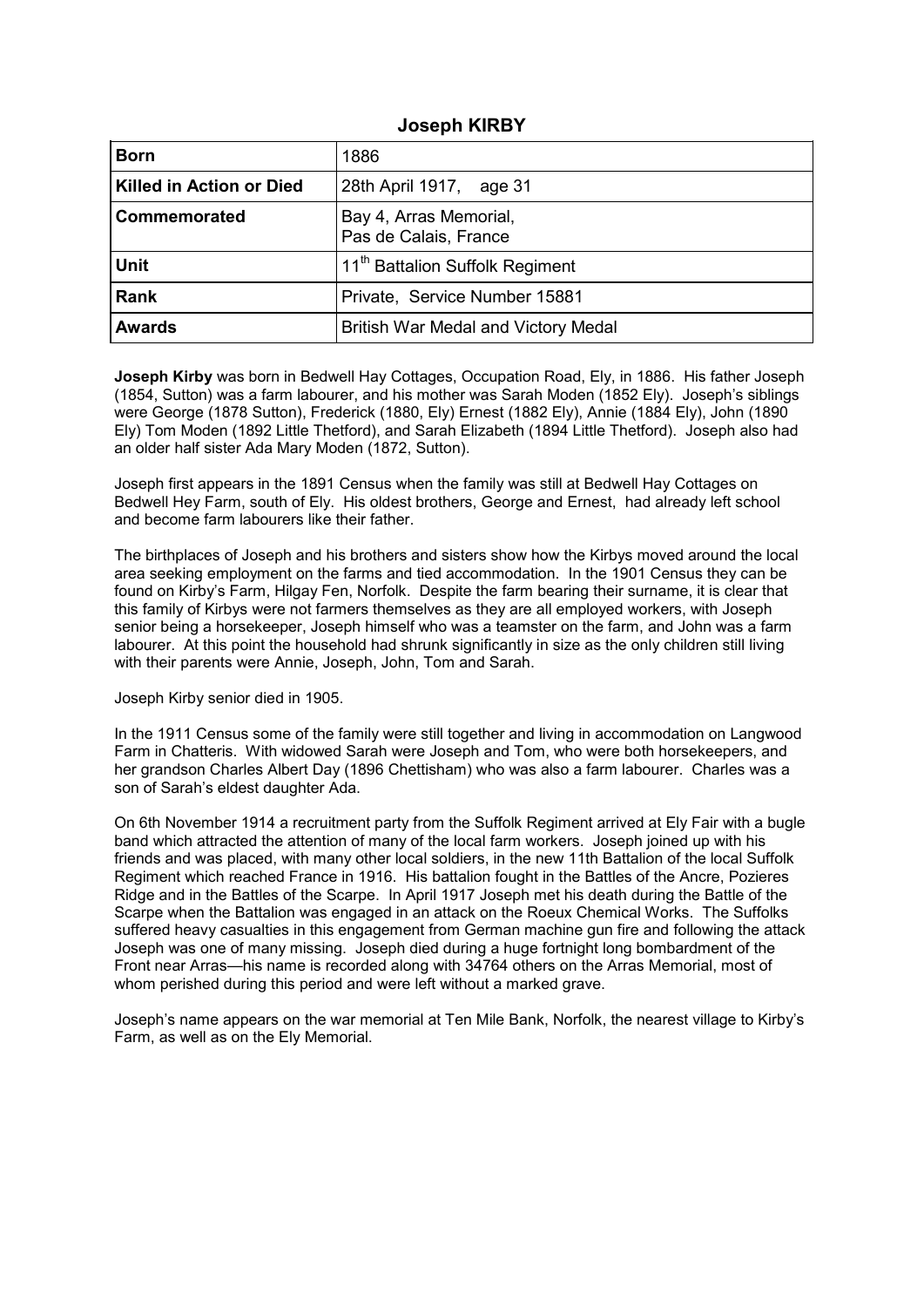## **Harry Catchpole KNOWLES**

| <b>Born</b>                     | 1899                                                                                 |
|---------------------------------|--------------------------------------------------------------------------------------|
| <b>Killed in Action or Died</b> | 18th April 1918 age 19                                                               |
| Commemorated                    | Panel 154 to 159 and 163A, Tyne Cot Memorial,<br>Zonnebeke, West-Vlaanderen, Belgium |
| <b>Unit</b>                     | 25 <sup>th</sup> Company., Machine Gun Corps                                         |
| <b>Rank</b>                     | Private, Service Number 131481                                                       |
| <b>Awards</b>                   | British War Medal and Victory Medal                                                  |

**Harry Catchpole Knowles** (who was registered as Henry at birth) was born in Ely in 1899 and the Commonwealth War Graves Commission records that he was the son of Mary Ann Knowles.

In the 1901 Census, in which Harry appears as a two year old, he is not with his family but a "visitor" in the home of William (1863 Ely) and Mary Ann Norman (nee Constable, 1871 Stretham) and their five children, the youngest of whom was the same age as Harry. So where was Harry's mother Mary Ann Knowles (1879 Ely)? Late in 1900 she had married Mary Ann Norman's younger brother Amos Constable (1879 Stretham), a general labourer, and was living in Breham Cottages, Cambridge Road, Ely, leaving her illegitimate son to be brought up by her sister-in-law. With Amos Mary Ann went on to have another son, James Constable, in 1902, and then died at the young age of twenty-five in August 1904. It could also be worth noting that there is a young man named Harry Catchpole (1880 Ely) resident in Ely at this time and of the right age to be Harry Catchpole Knowles' natural father …..



In the 1911 Census Harry next appears as an "adopted boy" in the home of Robert Preston Cook (1861 Middlesex, London) and his wife Elizabeth Ann (nee Earith, 1865 Ely) on Back Hill, Ely. Robert was a roadman, and the couple had their own son John Thomas Cook (1896 Brixton, London) at home; John was an apprentice house painter. Robert's mother Elizabeth (1826 Wangford, Norfolk) also lived with the family, as had her husband Robert Preston Cook senior until his death in September 1910. Technically formal adoption of a child like Harry was not possible in law until 1926, but Harry's designation as "adopted child" on the census shows that he now had a permanent new family, including grandparents.

In 1915 a recruiting party and bugle band from the newly formed 3rd Battalion of the Cambridgeshire Regiment was in Ely on 24th and 25th April. The band marched through the principal streets of the city and Major Griffiths addressed a large crowd from the steps of the Public Rooms. This was followed by a "smoking concert" in the Public Rooms. At least twenty-two Ely men enlisted as a result of the recruitment drive, but many of these were teenagers, some as young as fifteen, carried up in the excitement of the occasion. One of the names on the recruiters' list is Harry, who would have been just sixteen, and certainly not eligible for service abroad. The newspaper record does not show what happened to all these young, but ineligible, recruits in 1915, however, Harry's own service records shows that in fact he technically joined up at Newmarket on 23rd March 1917 when he was eighteen.

Harry reached France on 28th March 1918. While he was in training his adopted brother, John Cook, had been killed in France in July of 1917.

Harry's Company of the Machine Gun Corps was attached to the 8th Division and just three weeks after his arrival he was engaged in one of the final battles on the Somme. He was killed in action on a day of heavy attacks by the Germans on the Allied Front from Givenchy to the Lys river. When the